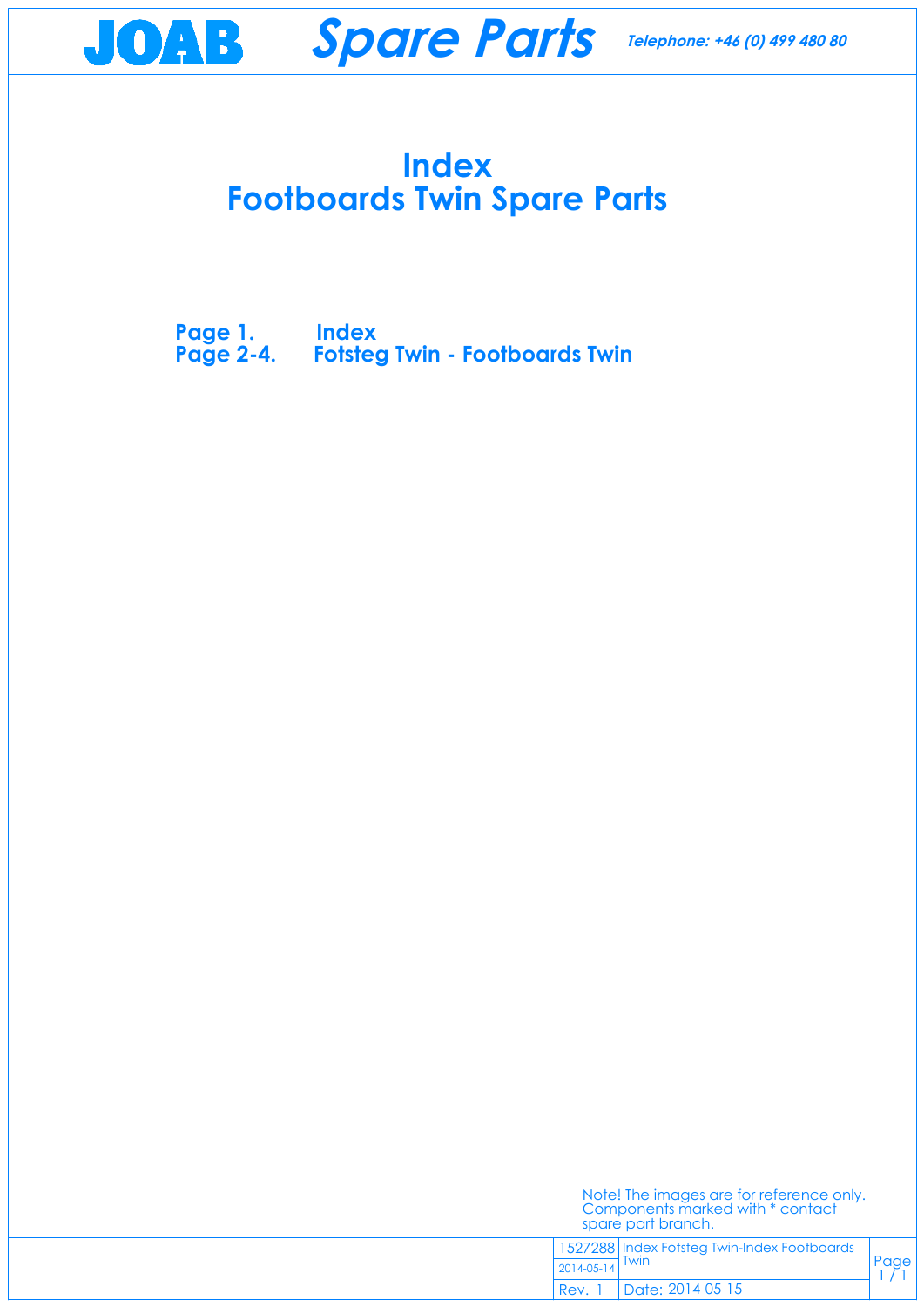# **Fotsteg Twin-Footboards Twin**



<span id="page-1-0"></span>



## Fotsteg Twin-Footboards Twin

#### Note! The images are for reference only. Components marked with \* contact spare part branch.

### 1521829 Fotsteg Twin-Footboards Twin

2014-05-14

Date: 2014-05-15 Rev.  $1$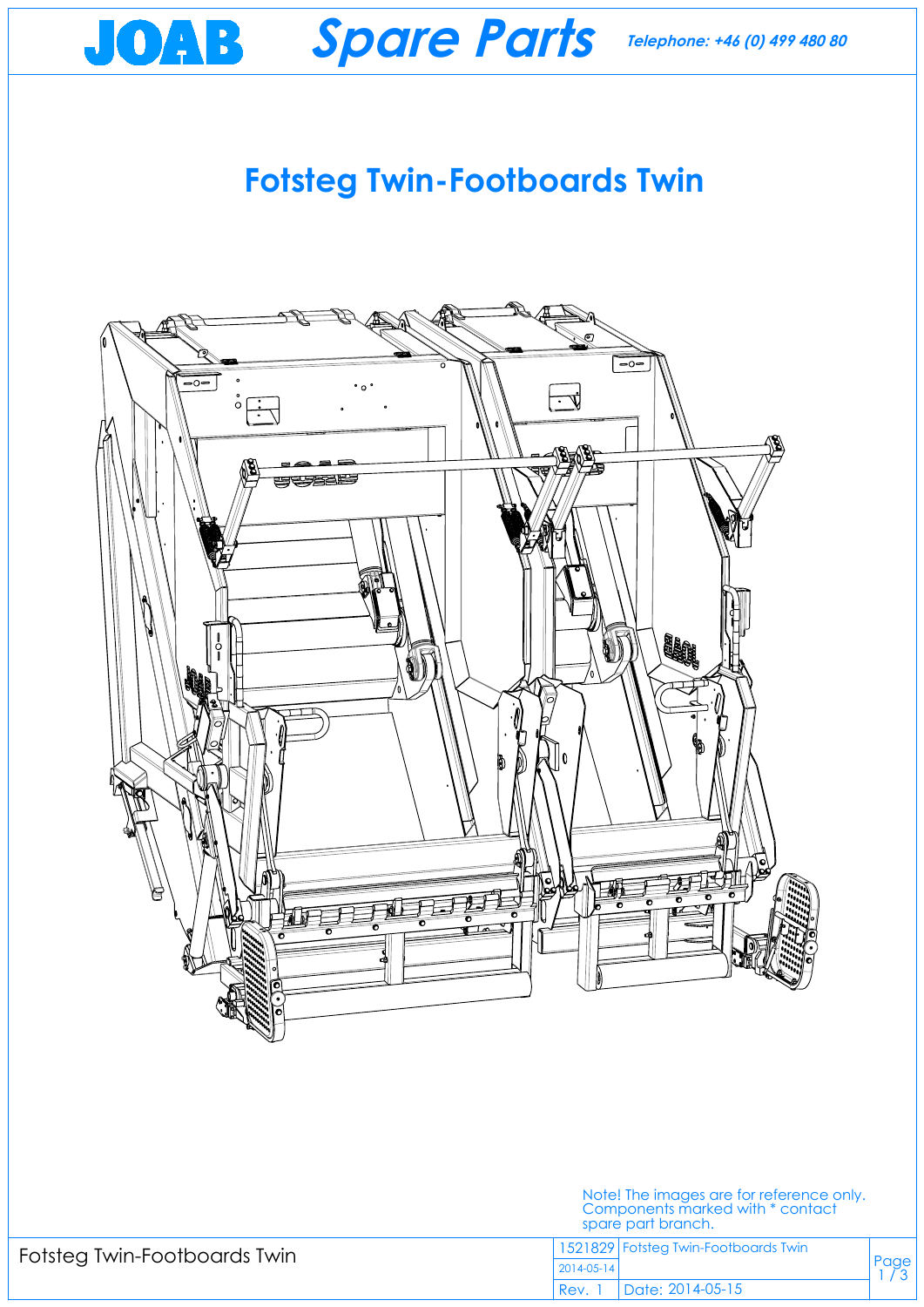

| 19                               | Skruv               | Screw             | 1507383 |         |                    |                                                                              |               |
|----------------------------------|---------------------|-------------------|---------|---------|--------------------|------------------------------------------------------------------------------|---------------|
| 18                               | Reflex rund röd     | Reflector, red    | 1511927 |         |                    |                                                                              |               |
| 17                               | Låsmutter           | Locking nut       | 1505258 |         |                    |                                                                              |               |
| 16                               | Gasfjäder           | Gas spring        | 1510728 |         |                    |                                                                              |               |
| 15                               | Bussning            | Bushing           | 1506378 |         |                    |                                                                              |               |
| 14                               | Fotstegsstöd        | Footboard support | 1510719 |         |                    |                                                                              |               |
| 13                               | Skruv               | Screw             | 1505315 | 2       |                    |                                                                              |               |
| 12 <sup>°</sup>                  | Bricka              | Washer            | 1504901 |         |                    |                                                                              |               |
|                                  | Vibrationsdämpare   | Damper            | 1506606 |         |                    |                                                                              |               |
| 10                               | Segersäkring        | Ring, snap        | 1510701 |         |                    |                                                                              |               |
| 9                                | Fotstegsgivare      | Sensor            | 1506753 | 3       |                    |                                                                              |               |
| 8                                | Låsmutter           | Locking nut       | 1505255 |         |                    |                                                                              |               |
| $\overline{7}$                   | Bricka              | Washer            | 1504899 |         |                    |                                                                              |               |
| 6                                | Skruv               | Screw             | 1509718 |         |                    |                                                                              |               |
| 5                                | Bussning            | Bushing           | 1505505 |         |                    |                                                                              |               |
| 4                                | Vridcentrum vänster | Rotary center     | 1521816 |         |                    |                                                                              |               |
| 3                                | Fotstegsplatta      | Footboard plate   | 1510669 |         |                    |                                                                              |               |
| $\overline{2}$                   | Fotstegshållare     | Footboard holder  | 1510675 |         |                    |                                                                              |               |
|                                  | Axel                | Axle              | 1510679 |         |                    | Note! The images are for reference only.<br>Components marked with * contact |               |
| <b>ITEM</b><br>NO.               | Benämning           | Title             | Part no | YAP.Rev | spare part branch. |                                                                              |               |
| Fotsteg, vänster-Footboard, left |                     |                   |         |         |                    | 1521829 Fotsteg Twin-Footboards Twin                                         |               |
|                                  |                     |                   |         |         | 2014-05-14         |                                                                              | Page<br>$2/3$ |
|                                  |                     |                   |         |         | Rev. 1             | Date: 2014-05-15                                                             |               |